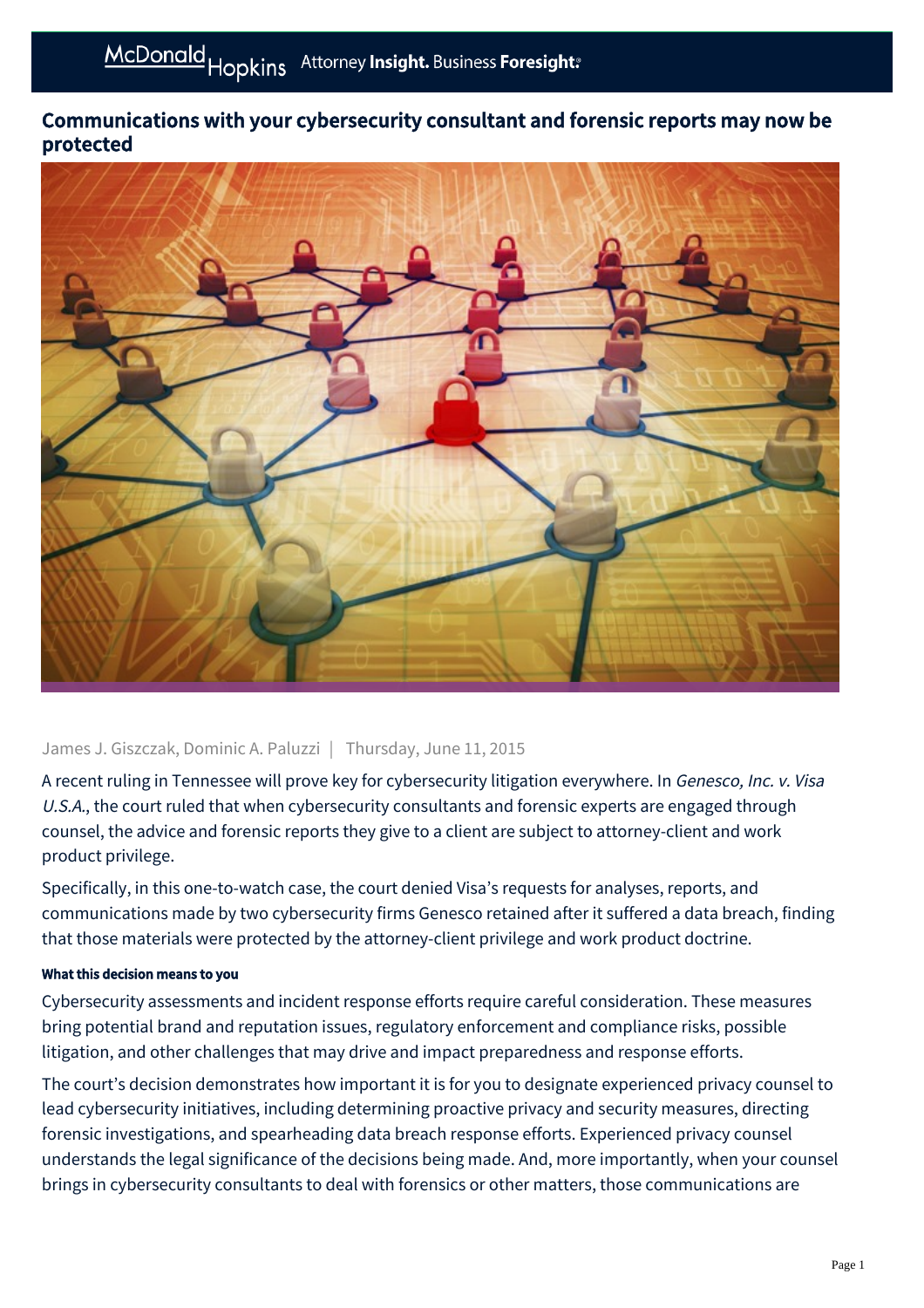## **Communications with your cybersecurity consultant and forensic reports may now be protected**

arguably privileged and protected from disclosure.

You should embrace the significant impact counsel can have on your efforts in cybersecurity risk assessment, mitigation, and incident response strategies. Take advantage of attorney-client privilege and work product protections that attach to their work. By utilizing privacy counsel, you have a safe space to discuss significant – and in some cases bet-the-farm – data privacy and cybersecurity protections, remediation, and vulnerabilities. This safe space allows you to obtain the most accurate information about your cybersecurity posture. It also allows for an open and honest discussion about where you stand so you can ensure you take all appropriate efforts to prepare for a breach, respond to an incident, or prepare for litigation and regulatory enforcement actions.

#### A quick review of the case

Genesco is a retailer with over 2,400 stores throughout the U.S. and internationally. Visa agreed to operate Genesco's retail electronic payments and facilitate payment to financial institutions and businesses for consumer credit and debit card purchases. In their agreement, Genesco agreed to comply with Visa's International Operating Regulations (VIOR) and the Payment Card Industry Data Security Standards (PCI DSS), which establish data security standards for companies that process, store, or handle card data. In contracts with its acquiring banks, Genesco agreed to indemnify them for all fees, assessments, and penalties imposed on them by Visa.

From December 2009 to December 2010, hackers accessed Genesco's computer network, utilizing malware that captured unencrypted credit card data at the point of sale as the data was being transmitted to banks for authorization. After the breach was discovered, Visa claimed every card Genesco processed over a oneyear period was compromised. Visa levied fines against the banks to the tune of \$13.3 million, which Genesco had to pay. Genesco sued Visa to recoup the amounts under various theories.

During its breach remediation efforts, Genesco hired two cybersecurity firms to provide technical and consulting services to its outside privacy counsel. One worked on alleged past violations of PCI DSS. The second worked on Genesco's ongoing efforts to comply with PCI DSS.

In discovery, Visa moved to compel information regarding the forensic/cyber consulting services, claiming it was entitled to information concerning "Genesco's investigation, analysis, and reviews...in relation to the [cyberattack], including but not limited to those performed internally or through vendors or service providers; communications and reports relating to the first cybersecurity firm's analysis of the purported PCI DSS violations; and the second firm's post-cyberattack PCI DSS compliance analysis."

#### The decision

The reasoning behind the court's decision to deny the information request is significant. First, the court ruled that the requested materials were protected under the attorney-client privilege because "attorneys' factual investigations fall comfortably within the protection of the attorney-client privilege," and "[t]his privilege extends to the [cybersecurity] firm that assisted counsel in its investigation." The court reasoned that essentially, cybersecurity and forensic consultants are no different than accounting consultants, whose work product and communications have traditionally been held to be subject to the attorney-client privilege because the "concepts are a foreign language to some lawyers in almost all cases...[h]ence...the presence of the [consultant] is necessary, or at least highly useful, for the effective consultation between the client and the lawyer which the privilege is designed to permit."

The court went further and also held that the forensic reports were protected under the work product